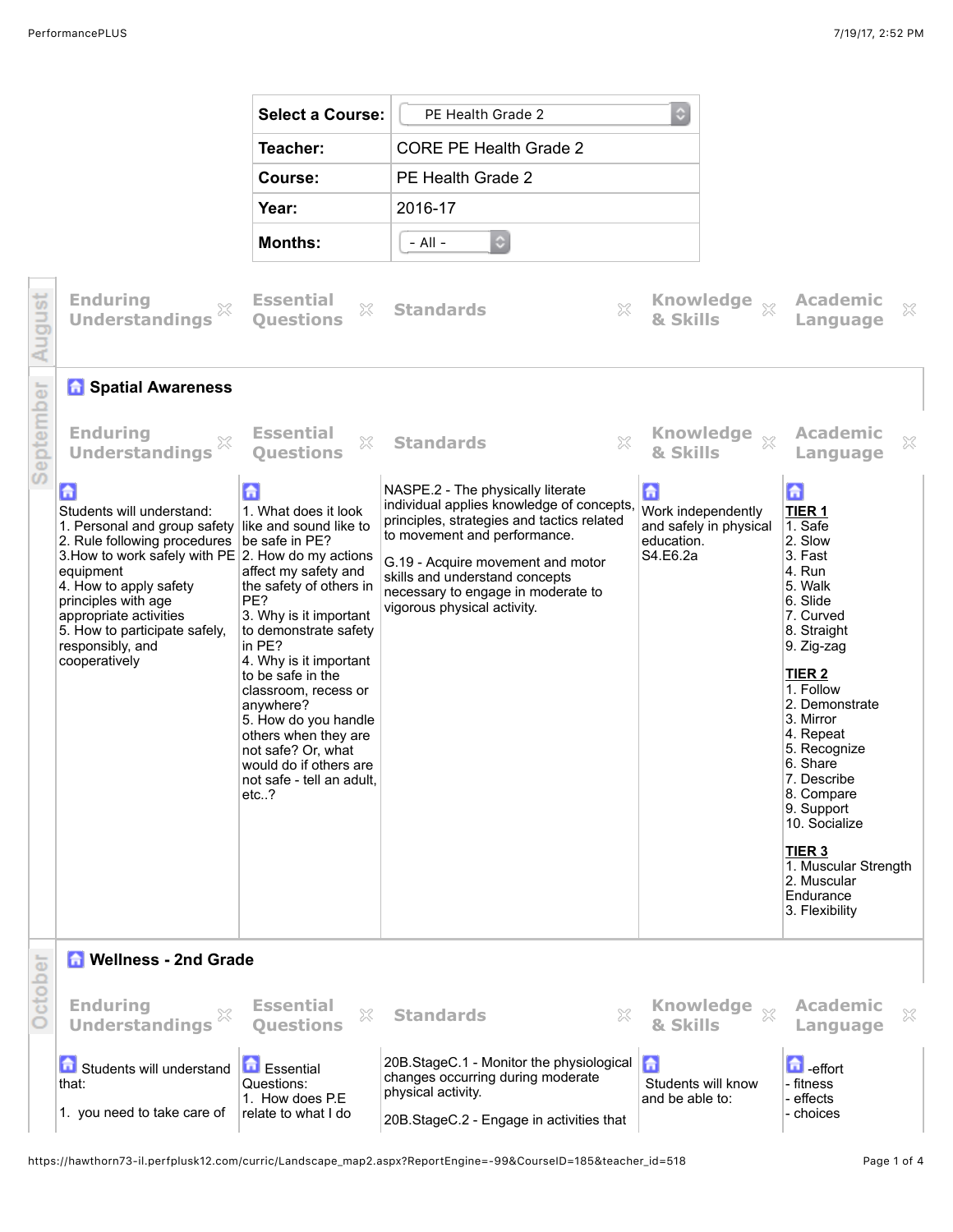|                        | yourself so you can be your<br>best everyday.<br>2. the best choices for you fit activity help me now<br>who you are and what you<br>need.<br>3. there are many paths to<br>achieve the same result.                                                                                                                                                                                                   | everyday?<br>2. How will physical<br>and in the future?<br>3. Where can I find<br>the activities I enjoy<br>doing?<br>4. What physical<br>activities inspire me?<br>5. What does it mean<br>to be mentally.<br>emotionally, socially,<br>physically, and<br>spiritually healthy? | help achieve the target heart rate zone<br>for a specific amount of time.<br>20C.StageA.2 - Set a goal based on<br>fitness data with teacher guidance.                                                                                                                        | Recognize the value<br>of "good health<br>balance."<br>S3.E6.2                                                                                                                                               | - target heart rate<br>- data                                                                                                                                                                                                                                                                                                                                                                                                                                                                                                                 |
|------------------------|--------------------------------------------------------------------------------------------------------------------------------------------------------------------------------------------------------------------------------------------------------------------------------------------------------------------------------------------------------------------------------------------------------|----------------------------------------------------------------------------------------------------------------------------------------------------------------------------------------------------------------------------------------------------------------------------------|-------------------------------------------------------------------------------------------------------------------------------------------------------------------------------------------------------------------------------------------------------------------------------|--------------------------------------------------------------------------------------------------------------------------------------------------------------------------------------------------------------|-----------------------------------------------------------------------------------------------------------------------------------------------------------------------------------------------------------------------------------------------------------------------------------------------------------------------------------------------------------------------------------------------------------------------------------------------------------------------------------------------------------------------------------------------|
| ember<br>$\frac{1}{2}$ | <b>Enduring</b><br>X<br><b>Understandings</b>                                                                                                                                                                                                                                                                                                                                                          | <b>Essential</b><br>53<br><b>Ouestions</b>                                                                                                                                                                                                                                       | 53<br><b>Standards</b>                                                                                                                                                                                                                                                        | Knowledge xx<br>& Skills                                                                                                                                                                                     | <b>Academic</b><br>X<br>Language                                                                                                                                                                                                                                                                                                                                                                                                                                                                                                              |
|                        | <b>A</b> Motor Skills                                                                                                                                                                                                                                                                                                                                                                                  |                                                                                                                                                                                                                                                                                  |                                                                                                                                                                                                                                                                               |                                                                                                                                                                                                              |                                                                                                                                                                                                                                                                                                                                                                                                                                                                                                                                               |
| ecemper                | <b>Enduring</b><br><b>Understandings</b>                                                                                                                                                                                                                                                                                                                                                               | <b>Essential</b><br>X<br><b>Ouestions</b>                                                                                                                                                                                                                                        | X<br><b>Standards</b>                                                                                                                                                                                                                                                         | Knowledge xx<br>& Skills                                                                                                                                                                                     | <b>Academic</b><br>×<br>Language                                                                                                                                                                                                                                                                                                                                                                                                                                                                                                              |
|                        | £<br>Knowing and understanding<br>concepts of movement will<br>improve performance in a<br>specific skill and provide the<br>foundation for transfer of<br>skills in a variety of sports<br>and activities.<br>Students will understand<br>oppositional placement<br>during the skill of the<br>underhand roll<br>Students will be able to<br>name cues for the major<br>sport skills (underhand roll) | 台<br>1. What are some<br>similarities and<br>differences between<br>performing an<br>underhand roll and<br>underhand throw?<br>2. What<br>sports/activities would<br>you use an<br>underhand roll in?<br>3. What are the<br>teaching cues to<br>perform the<br>underhand roll?   | NASPE.1 - The physically literate<br>individual demonstrates competency in a<br>variety of motor skills and movement<br>patterns.<br>G.19 - Acquire movement and motor<br>skills and understand concepts<br>necessary to engage in moderate to<br>vigorous physical activity. | $\mathbf{G}$<br>The student will be<br>able to:<br>Demonstrate the<br>proper criteria to<br>perform the<br>underhand roll in<br>order to use this skill<br>in life long<br>learning/activities<br>(S1.E13.2) | 6<br>TIER <sub>1</sub><br>1. Run<br>2. Slide<br>3. Gallop<br>4. Hop<br>5. Catch<br>6. Balance<br>7. Roll<br>8. Toss<br>9. Fast<br>10. Slow<br>11. Hard<br>12. Soft<br>13. Jump<br>14. Forward<br>15. Backward<br>16. Over<br>17. Under<br>18. High<br><b>19. Low</b><br>20. Skip<br>21. Bounce<br>22. Swing<br>23. Strike<br>24. Hit<br>25. Throw<br>26. Jog<br>27. Safety<br><b>TIER 2</b><br>1. Share<br>2. Follow<br>3. Describe<br>4. Repeat<br>5. Direction<br>6. Demonstrate<br>7. Describe<br>8. Compare<br>9. Contrast<br>10. Predict |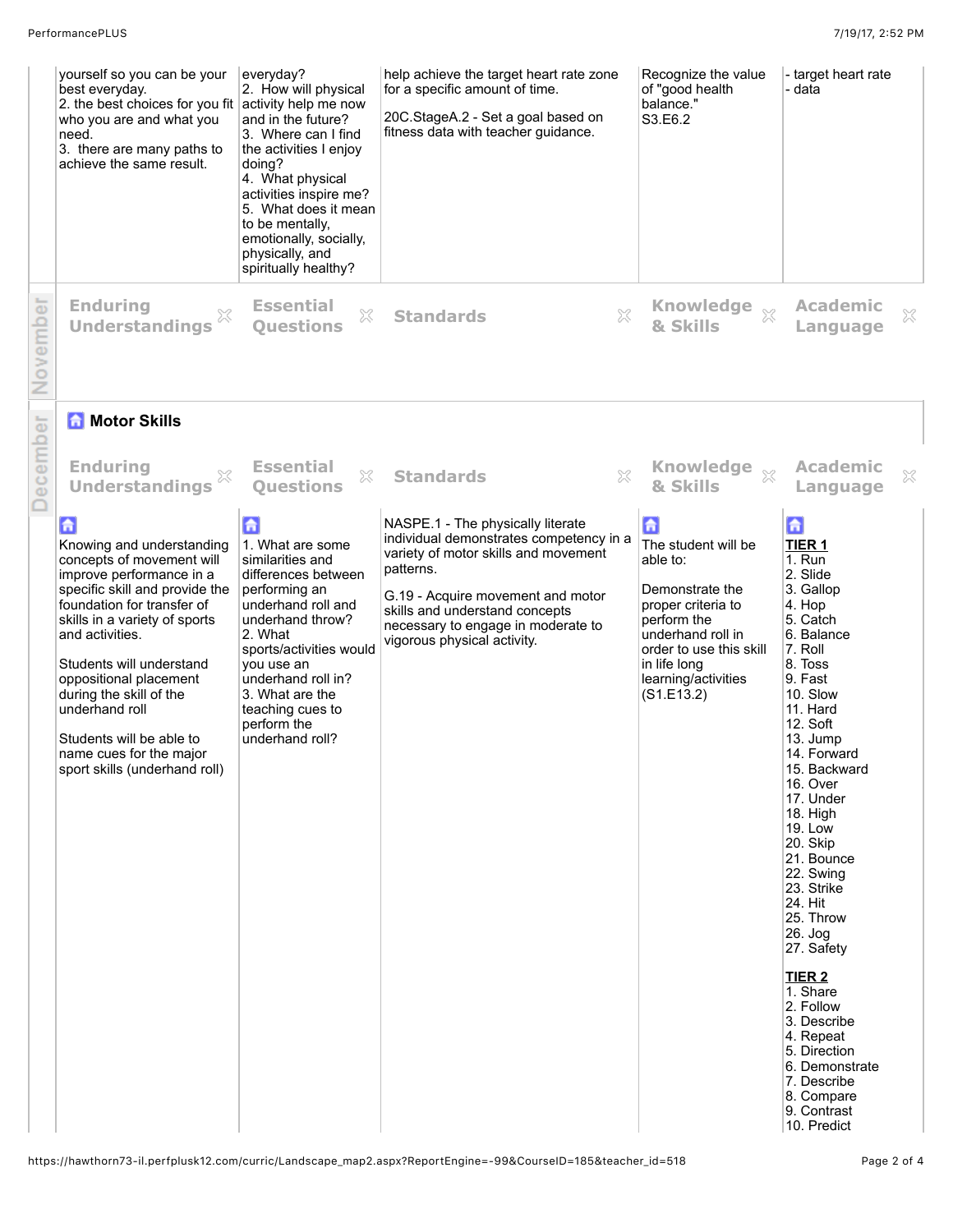ċ

ś

|                                                                                                                                                                                                                                                 |                                                                                                                                                                                                                                                                                               |                                                                                                                                                                                                                                                                             |                                                                                                                                                                                                                                                                                                                                                                                                                                                                                         | 11. Explain<br>TIER <sub>3</sub><br>1. Locomotor<br>2. Non-locomotor<br>3. Object Control<br>4. Pathway<br>5. Pattern<br>6. Opposition<br>7. Pace                                                                                                                                                                                                                                                                            |
|-------------------------------------------------------------------------------------------------------------------------------------------------------------------------------------------------------------------------------------------------|-----------------------------------------------------------------------------------------------------------------------------------------------------------------------------------------------------------------------------------------------------------------------------------------------|-----------------------------------------------------------------------------------------------------------------------------------------------------------------------------------------------------------------------------------------------------------------------------|-----------------------------------------------------------------------------------------------------------------------------------------------------------------------------------------------------------------------------------------------------------------------------------------------------------------------------------------------------------------------------------------------------------------------------------------------------------------------------------------|------------------------------------------------------------------------------------------------------------------------------------------------------------------------------------------------------------------------------------------------------------------------------------------------------------------------------------------------------------------------------------------------------------------------------|
| <b>Enduring</b><br><b>Understandings</b>                                                                                                                                                                                                        | <b>Essential</b><br>X<br><b>Questions</b>                                                                                                                                                                                                                                                     | $\mathbb{X}$<br><b>Standards</b>                                                                                                                                                                                                                                            | Knowledge xx<br>& Skills                                                                                                                                                                                                                                                                                                                                                                                                                                                                | <b>Academic</b><br>X<br>Language                                                                                                                                                                                                                                                                                                                                                                                             |
| <b>Enduring</b><br><b>Understandings</b>                                                                                                                                                                                                        | <b>Essential</b><br>×<br><b>Questions</b>                                                                                                                                                                                                                                                     | X<br><b>Standards</b>                                                                                                                                                                                                                                                       | <b>Knowledge</b><br>$\chi$<br>& Skills                                                                                                                                                                                                                                                                                                                                                                                                                                                  | <b>Academic</b><br>×<br>Language                                                                                                                                                                                                                                                                                                                                                                                             |
| <b>Enduring</b><br><b>Understandings</b>                                                                                                                                                                                                        | <b>Essential</b><br>X<br><b>Ouestions</b>                                                                                                                                                                                                                                                     | 33<br><b>Standards</b>                                                                                                                                                                                                                                                      | <b>Knowledge</b><br>$\chi$<br>& Skills                                                                                                                                                                                                                                                                                                                                                                                                                                                  | <b>Academic</b><br>X<br>Language                                                                                                                                                                                                                                                                                                                                                                                             |
| <b>A</b> Social Behavior                                                                                                                                                                                                                        |                                                                                                                                                                                                                                                                                               |                                                                                                                                                                                                                                                                             |                                                                                                                                                                                                                                                                                                                                                                                                                                                                                         |                                                                                                                                                                                                                                                                                                                                                                                                                              |
| <b>Enduring</b><br><b>Understandings</b>                                                                                                                                                                                                        | <b>Essential</b><br>X<br><b>Questions</b>                                                                                                                                                                                                                                                     | $\chi$<br><b>Standards</b>                                                                                                                                                                                                                                                  | Knowledge xx<br>& Skills                                                                                                                                                                                                                                                                                                                                                                                                                                                                | <b>Academic</b><br>X<br>Language                                                                                                                                                                                                                                                                                                                                                                                             |
| Ы<br>Students will understand:<br>How to take responsibility for like to take<br>one's own actions.<br>The importance of following<br>rules and protocols.<br>The importance of working<br>effectively, both individually<br>and with partners. | Ħ<br>1. What does it look<br>responsibility for my<br>actions?<br>2. How can following<br>the rules and<br>protocols in different<br>environments help<br>achieve success?<br>3. What skills are<br>necessary in order to<br>work successfully<br>effectively by yourself<br>and with others? | NASPE.4 - The physically literate<br>individual exhibits responsible personal<br>and social behavior that respects self<br>and others.<br>G.21 - Develop skills necessary to<br>become a successful member of a team<br>by working with others during physical<br>activity. | a<br>Practices skills with<br>minimal teacher<br>prompting (S4.E1.2)<br>Accepts responsibility<br>for class protocols<br>with behavior and<br>performance actions<br>(S4.E2.2)<br>Accepts specific<br>corrective feedback<br>from the teacher<br>(S4.E3.2)<br>Works independently<br>with others in partner<br>environments<br>(S4.E4.2)<br>Recognizes the role of 20. Example<br>rules and etiquette in<br>teacher-designed<br>physical activities<br>(S4.E5.2)<br>Works independently | 습<br><b>TIER 1</b><br>1. Talk<br>2. Listen<br>3. Behavior<br>4. Expectations<br>5. Rules<br>6. Safety<br>7. Responshible<br>8. Attitude<br>9. Motivation<br>10. Compromise<br>11. Integrity<br>12. Character<br>13. Encouragement<br>14. Community<br>15. Resolution<br>16. Relationships<br>17. Respect<br>18. Acceptance<br>19. Choice<br>21. Procedure<br>TIER <sub>2</sub><br>1. Communicate<br>2. Discuss<br>3. Prepare |